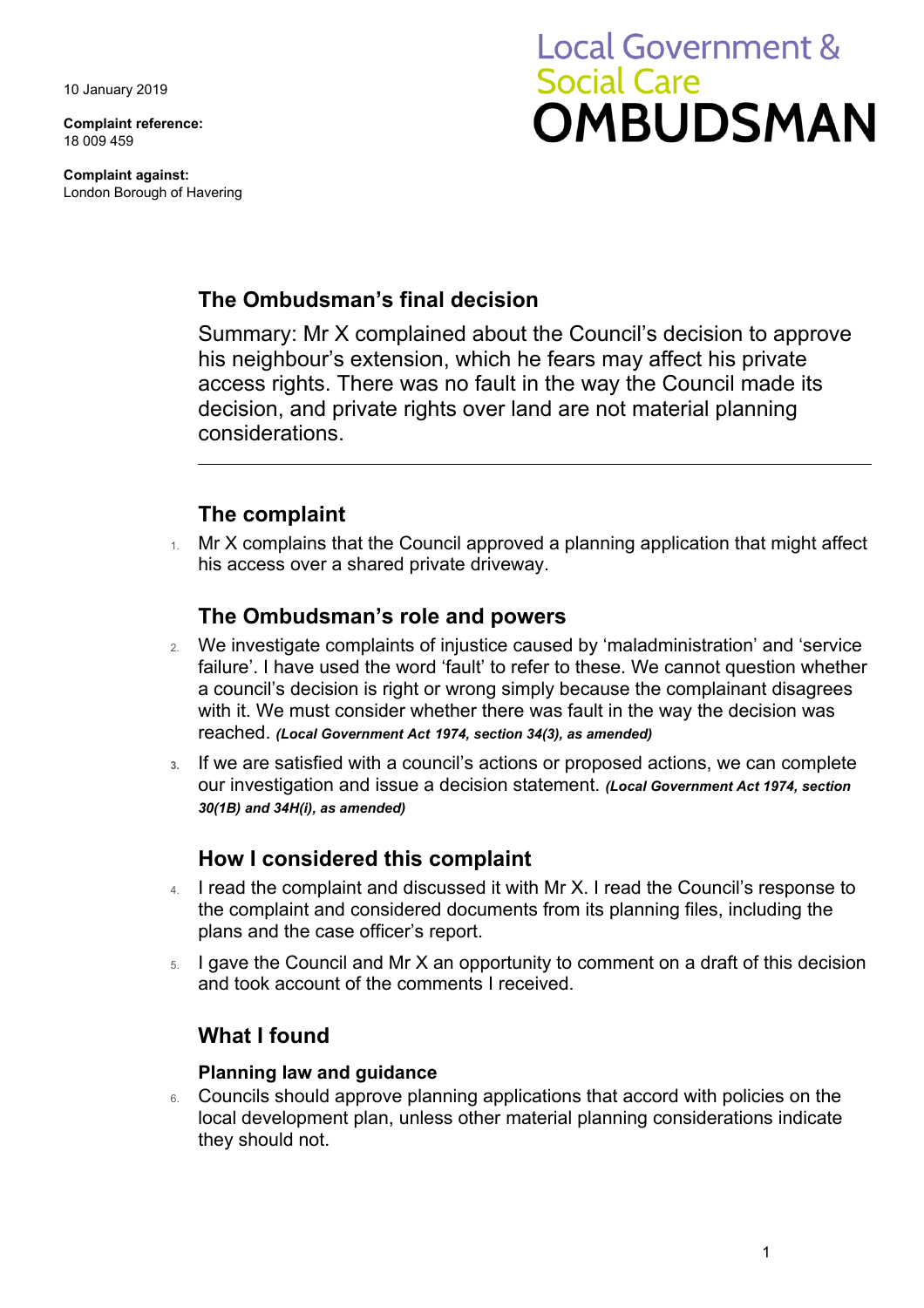7. Planning considerations include things like:

 $\overline{a}$ 

- safe access onto the public highway;
- protection of ecological and heritage assets;
- the design and materials of buildings; and
- the impact on neighbouring amenities, like privacy, loss of light, privacy or overbearing impact.
- 8. Planning considerations do not include things like:
	- views over another's land; or
	- private legal rights, such as access over land.
- it would be a proportionate response to the breach. When deciding whether to enforce, councils should consider the likely impact of harm to the public and 9. Planning enforcement is discretionary and formal action should happen only when whether they might grant approval if they were to receive an application for the development or use.
- they are likely to need. When they are satisfied they have the information they 10. Before councils consider planning applications, they must check what information need to consider an application, they 'validate' the application and the planning process begins. There are national and local validation lists.
- 11. The national list includes information that must be provided, which is:
	- a completed application on a standard form;
	- scaled plans to show the location of the site; and
	- the correct fee.
- 12. Also, and where considered necessary:
	- a Design and Access Statement; and/or
	- an Environmental Impact Assessment.
- 13. Local validation lists may set out what each individual council might require if necessary to decide an application. Local lists include things like:
	- existing and proposed elevations;
	- cross-section drawings; and
	- floor and ground levels.

#### **Background**

- 14. Mr X shares an access drive with his neighbour, that runs from the public highway to separate garages.
- 15. The neighbour submitted a planning application to build a side extension that would incorporate their garage.
- 16. Mr X objected to the proposal because he was concerned his neighbour might encroach on his land or obstruct access to his garage.
- 17. Mr X says the case officer who first visited the site, decided more information was required. However, this officer was replaced by another before a decision was made. Mr X says this change happened without his knowledge and he later discovered the second officer had not required further information, but had recommended approval of the plans.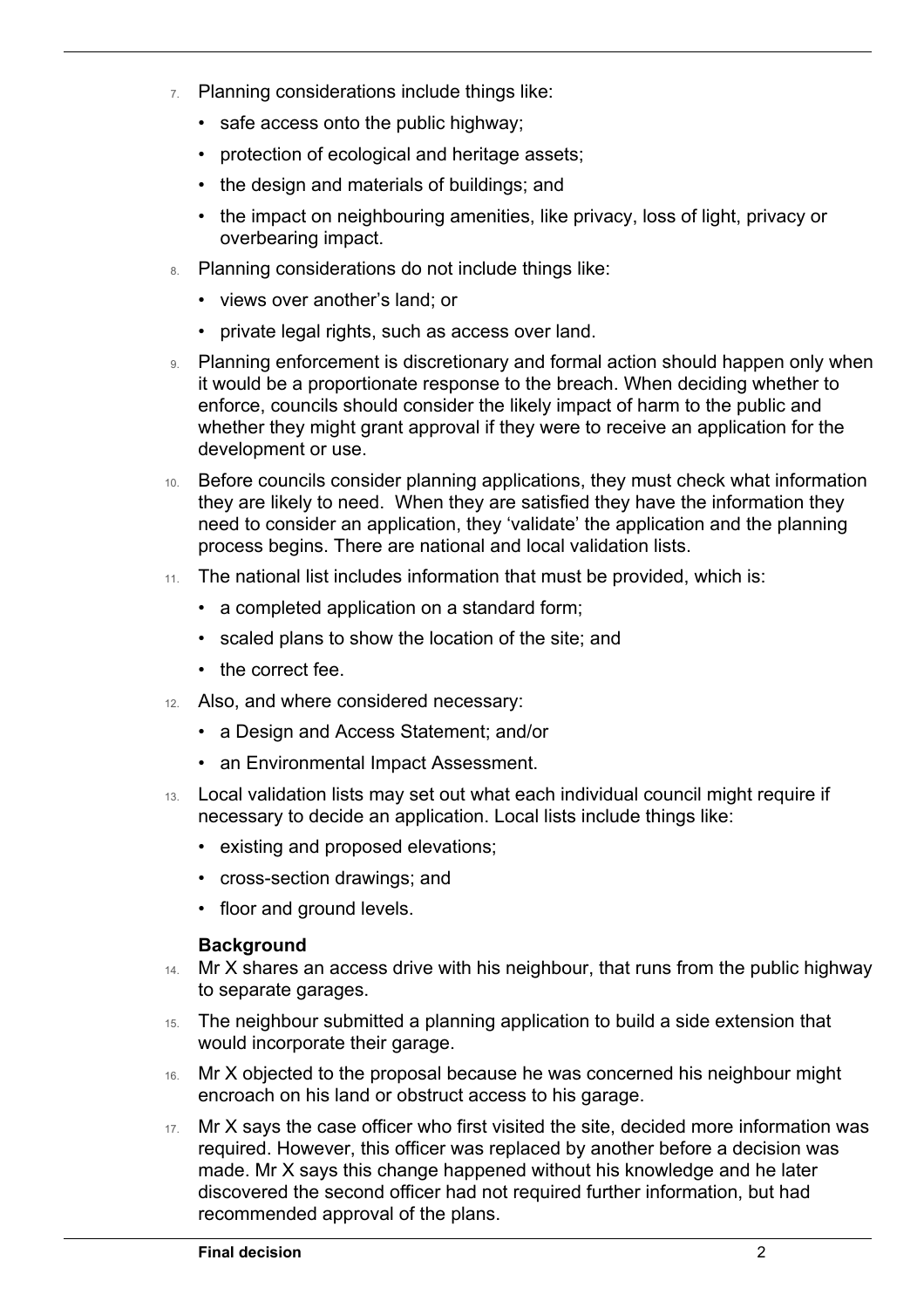- $18.$  The case officer's report shows Mr X's concerns about his private rights were considered, and the officer stated that these were not planning considerations. The case officer considered the impact the new extension would have on Mr X's amenity, but did not consider the impact would be significant.
- planning permission using delegated powers. 19. A senior officer considered the case officer's recommendation and granted
- 20. Mr X was not happy about what had happened and complained to the Council before coming to the Ombudsman. He complains that:
	- the approved plans do not include measurements, so the neighbour could build in a different location and make access to his garage difficult;
	- the first case officer had asked for changes to the front canopy to the side extension, but only the side of the canopy was altered;
	- • the Council did not warn Mr X that there were time limits for him to challenge its decision by way of judicial review.

#### **My findings**

 $\overline{a}$ 

- 21. Our role is to review the process by which decisions are made. It is only where we find fault in the decision-making process that we go on to consider whether an injustice was caused to the individual complainant.
- making its decision. It considered the plans and relevant planning policy. This is 22. In this case I can see the Council gave Mr X an opportunity to comment before the process we would expect and so I find no fault in the way it made its planning decision. Mr X's concerns were related to his private rights, but the Council cannot give any weight to private rights when making its planning decisions.
- Planning decisions can only relate to planning matters, such as whether the 23. In giving its planning approval, the Council is not saying the developer is legally entitled to build on the land, regardless of the private rights of other individuals. development is acceptable in terms of planning policy, acceptable design, appropriate use of land and other planning matters.
- 24. I will now comment on the specific points Mr X raises.

**Plans do not include measurements** 

- 25. The neighbour complied with the national planning validation requirement by including a scaled location plan. The local validation list requires that plans and drawings are drawn to either 1:50 or 1:100 scale and include a scale bar or key dimensions.
- 26. The plans provided meet these requirements, so I find no fault. They are drawn to the required scale and include key measurements, from which other dimensions can be measured.
- $27.$  Mr X is concerned his neighbour might not build in accordance with plans. If this happens, he can contact the Council's planning enforcement officers, who may check what is built against approved plans.